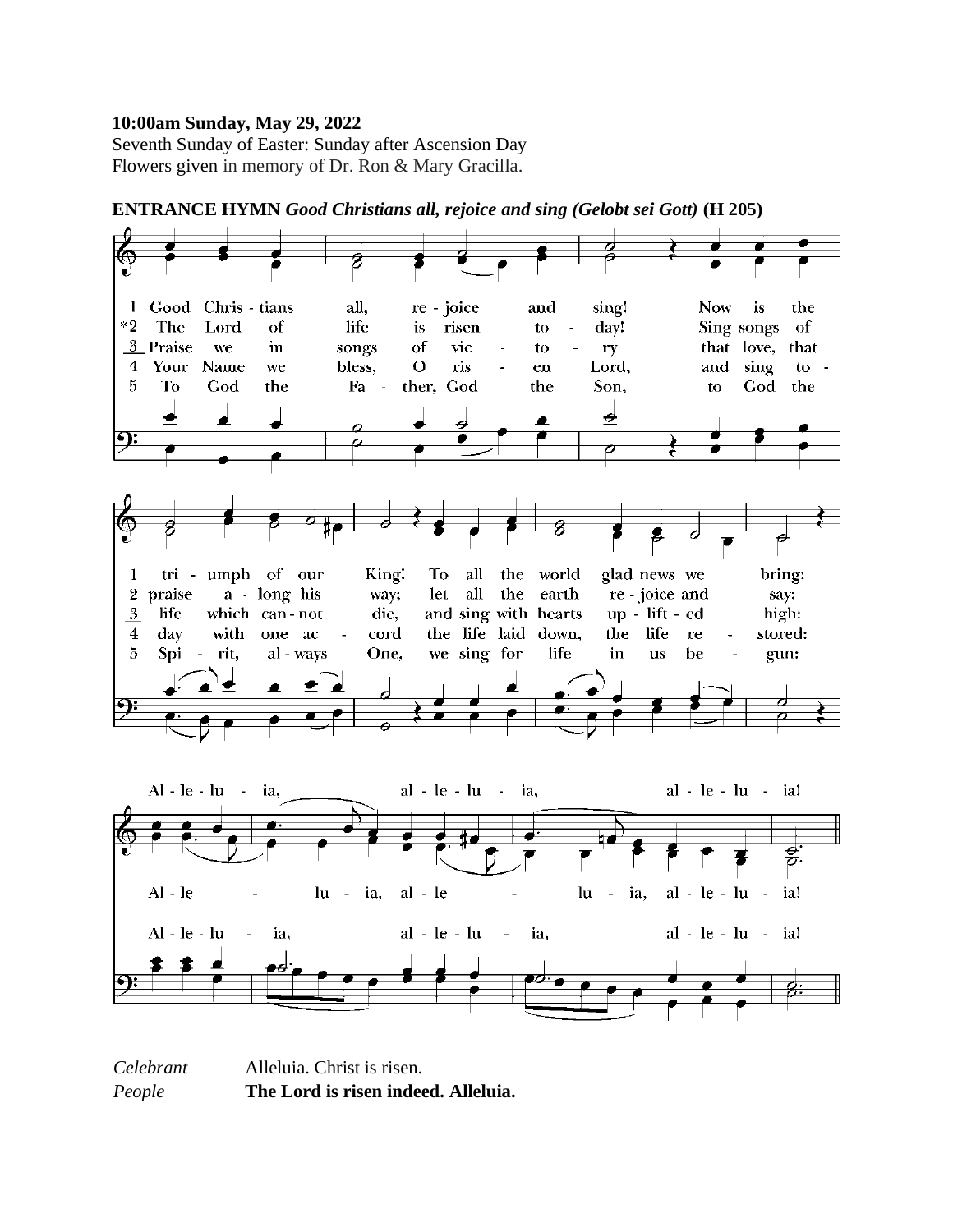| Celebrant | The Lord be with you. |
|-----------|-----------------------|
| People    | And also with you.    |
| Celebrant | Let us pray.          |

O God, the King of glory, you have exalted your only Son Jesus Christ with great triumph to your kingdom in heaven: Do not leave us comfortless, but send us your Holy Spirit to strengthen us, and exalt us to that place where our Savior Christ has gone before; who lives and reigns with you and the Holy Spirit, one God, in glory everlasting. **Amen**.

# **The Lessons**

## **READING: Revelation 22:12-14, 16-17, 20-21**

A Reading from the Revelation of John.

 $12\text{°See}$ , I am coming soon; my reward is with me, to repay according to everyone's work. <sup>13</sup>I am the Alpha and the Omega, the first and the last, the beginning and the end."

 $14$ Blessed are those who wash their robes, so that they will have the right to the tree of life and may enter the city by the gates.

<sup>164</sup>It is I, Jesus, who sent my angel to you with this testimony for the churches. I am the root and the descendant of David, the bright morning star."

<sup>17</sup>The Spirit and the bride say, "Come."

And let everyone who hears say, "Come."

And let everyone who is thirsty come.

Let anyone who wishes take the water of life as a gift.

<sup>20</sup>The one who testifies to these things says, "Surely I am coming soon."

Amen. Come, Lord Jesus!

<sup>21</sup>The grace of the Lord Jesus be with all the saints. Amen.

*Reader* The Word of the Lord.

*People* **Thanks be to God.**

#### **Psalm 97**

<sup>1</sup>The LORD is King;

let the earth rejoice; \*

let the multitude of the isles be glad.

**<sup>2</sup>Clouds and darkness are round about him, \***

#### **righteousness and justice are the foundations of his throne.**

<sup>3</sup>A fire goes before him  $*$ 

and burns up his enemies on every side.

## **<sup>4</sup>His lightnings light up the world; \***

#### **the earth sees it and is afraid.**

<sup>5</sup>The mountains melt like wax at the presence of the LORD, \* at the presence of the Lord of the whole earth.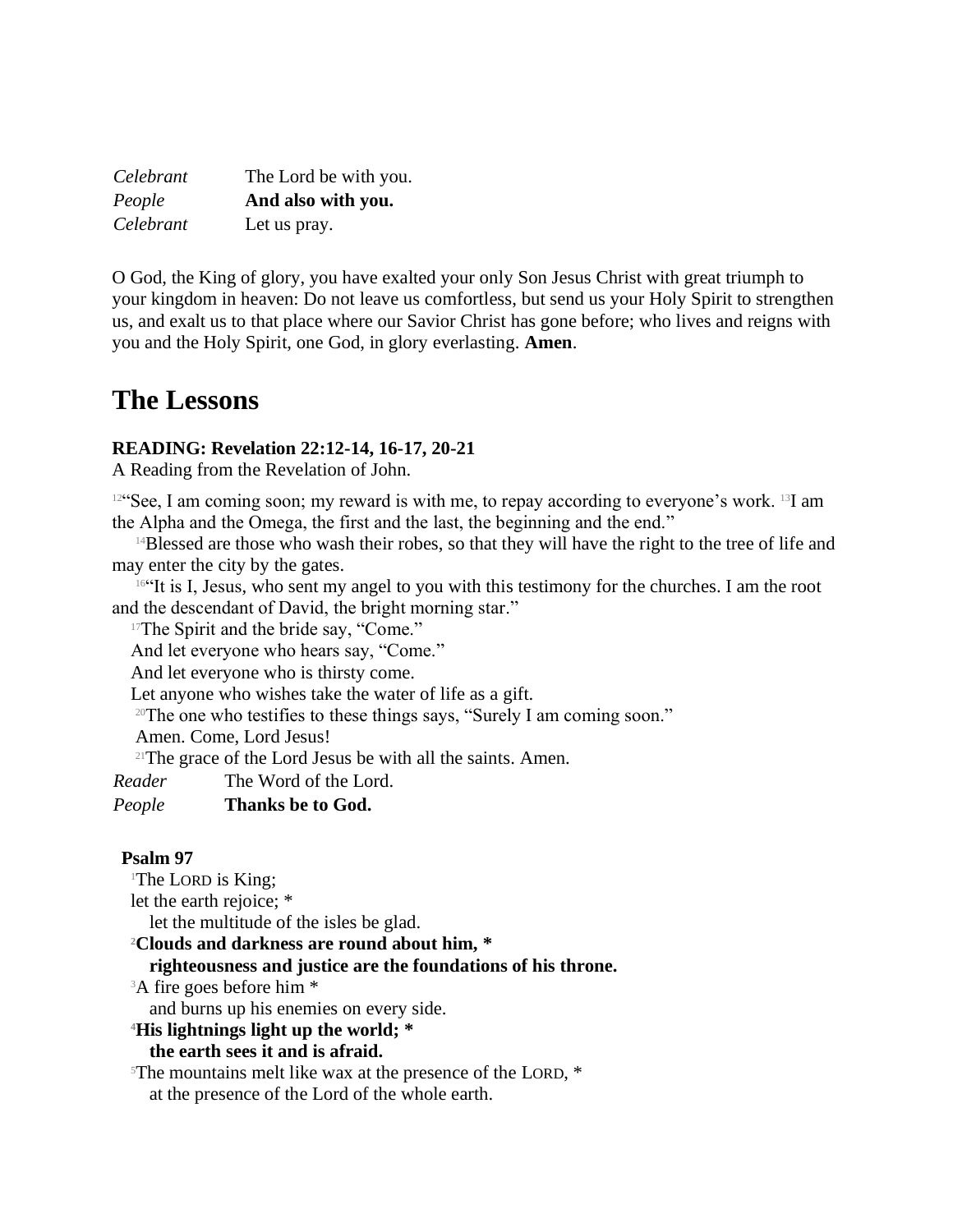**<sup>6</sup>The heavens declare his righteousness, \* and all the peoples see his glory.** <sup>7</sup>Confounded be all who worship carved images and delight in false gods! \* Bow down before him, all you gods. **<sup>8</sup>Zion hears and is glad, and the cities of Judah rejoice, \* because of your judgments, O LORD.** <sup>9</sup>For you are the LORD, most high over all the earth; \* you are exalted far above all gods. **<sup>10</sup>The LORD loves those who hate evil; \* he preserves the lives of his saints and delivers them from the hand of the wicked.** <sup>11</sup>Light has sprung up for the righteous,  $*$ and joyful gladness for those who are truehearted. **<sup>12</sup>Rejoice in the LORD, you righteous, \* and give thanks to his holy Name.**

# **GOSPEL: John 17:20-26**

The Holy Gospel of our Lord Jesus Christ according to John.

## *People* **Glory to you, Lord Christ.**

[Jesus prayed for his disciples, and then he said,] 20"I ask not only on behalf of these, but also on behalf of those who will believe in me through their word, <sup>21</sup>that they may all be one. As you, Father, are in me and I am in you, may they also be in us, so that the world may believe that you have sent me. <sup>22</sup>The glory that you have given me I have given them, so that they may be one, as we are one, 23I in them and you in me, that they may become completely one, so that the world may know that you have sent me and have loved them even as you have loved me. 24Father, I desire that those also, whom you have given me, may be with me where I am, to see my glory, which you have given me because you loved me before the foundation of the world.

<sup>256</sup>'Righteous Father, the world does not know you, but I know you; and these know that you have sent me. <sup>26</sup>I made your name known to them, and I will make it known, so that the love with which you have loved me may be in them, and I in them."

The Gospel of the Lord.

*People* **Praise to you, Lord Christ.**

# **THE SERMON**

**THE CREED**

**We believe in one God, the Father, the Almighty, maker of heaven and earth, of all that is, seen and unseen. We believe in one Lord, Jesus Christ, the only Son of God, eternally begotten of the Father,**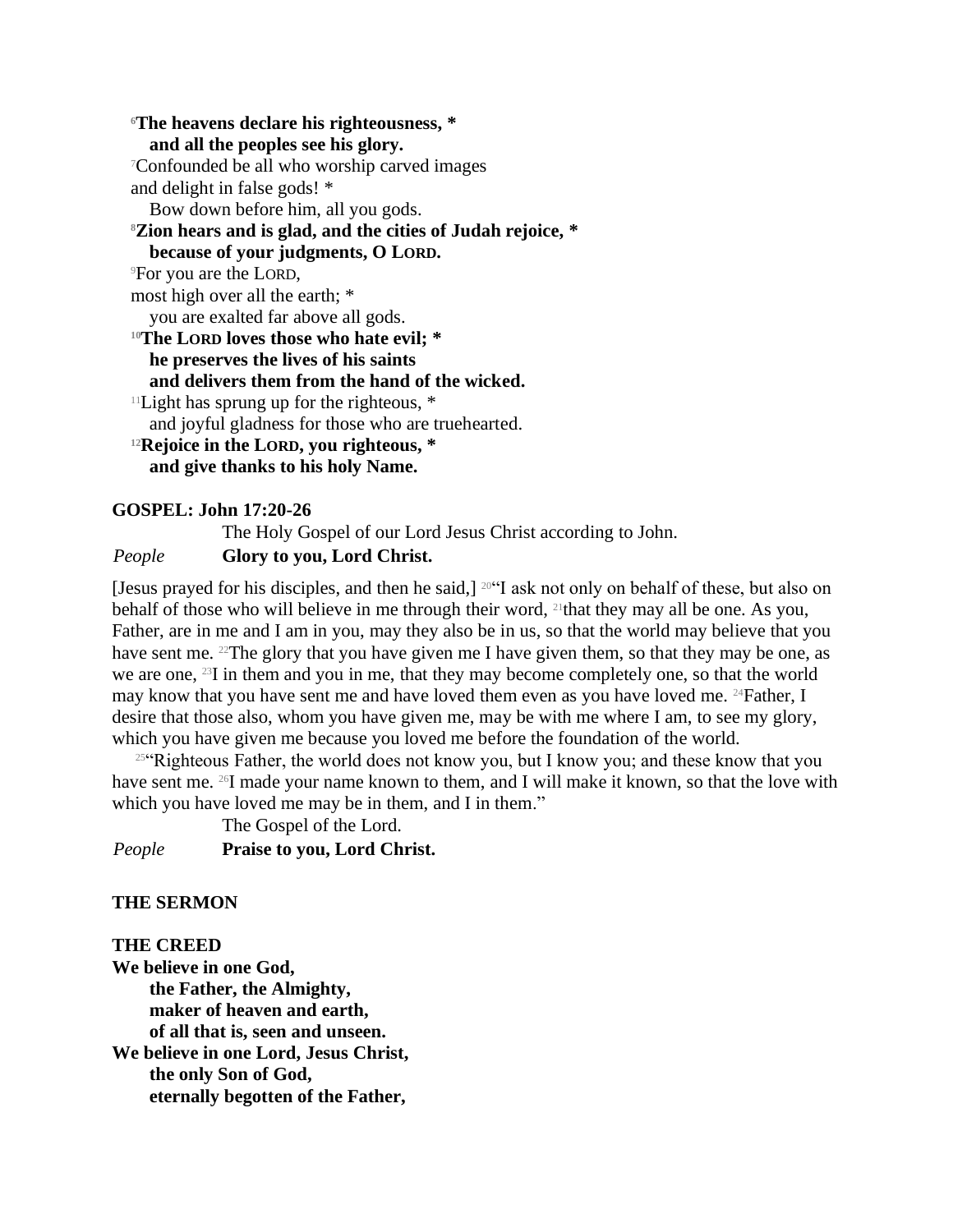**God from God, Light from Light, true God from true God, begotten, not made, of one Being with the Father. Through him all things were made. For us and for our salvation he came down from heaven: by the power of the Holy Spirit he became incarnate from the Virgin Mary, and was made man. For our sake he was crucified under Pontius Pilate; he suffered death and was buried. On the third day he rose again in accordance with the Scriptures; he ascended into heaven and is seated at the right hand of the Father. He will come again in glory to judge the living and the dead, and his kingdom will have no end. We believe in the Holy Spirit, the Lord, the giver of life, who proceeds from the Father and the Son. With the Father and the Son he is worshiped and glorified. He has spoken through the Prophets. We believe in one holy catholic and apostolic Church. We acknowledge one baptism for the forgiveness of sins. We look for the resurrection of the dead, and the life of the world to come. Amen.**

#### **THE PRAYERS OF THE PEOPLE**

With all our heart, mind, soul and strength, let us pray to the Lord, saying, "Lord have mercy."

For the church and all its ministers, and for St. John's and its mission and ministry, let us pray to the Lord. **Lord, have mercy.**

For our nation and all those in authority, let us pray to the Lord. **Lord, have mercy.**

For peace throughout the world, an end to all terrorism and violence, and peace in Ukraine, let us pray to the Lord. **Lord, have mercy.**

For all those in our armed forces at home and abroad, especially those from our families and community, and for all first responders, let us pray to the Lord. **Lord, have mercy.**

For all those infected with or at risk from the COVID virus, and for all health care and other front-line workers, let us pray to the Lord. **Lord, have mercy.**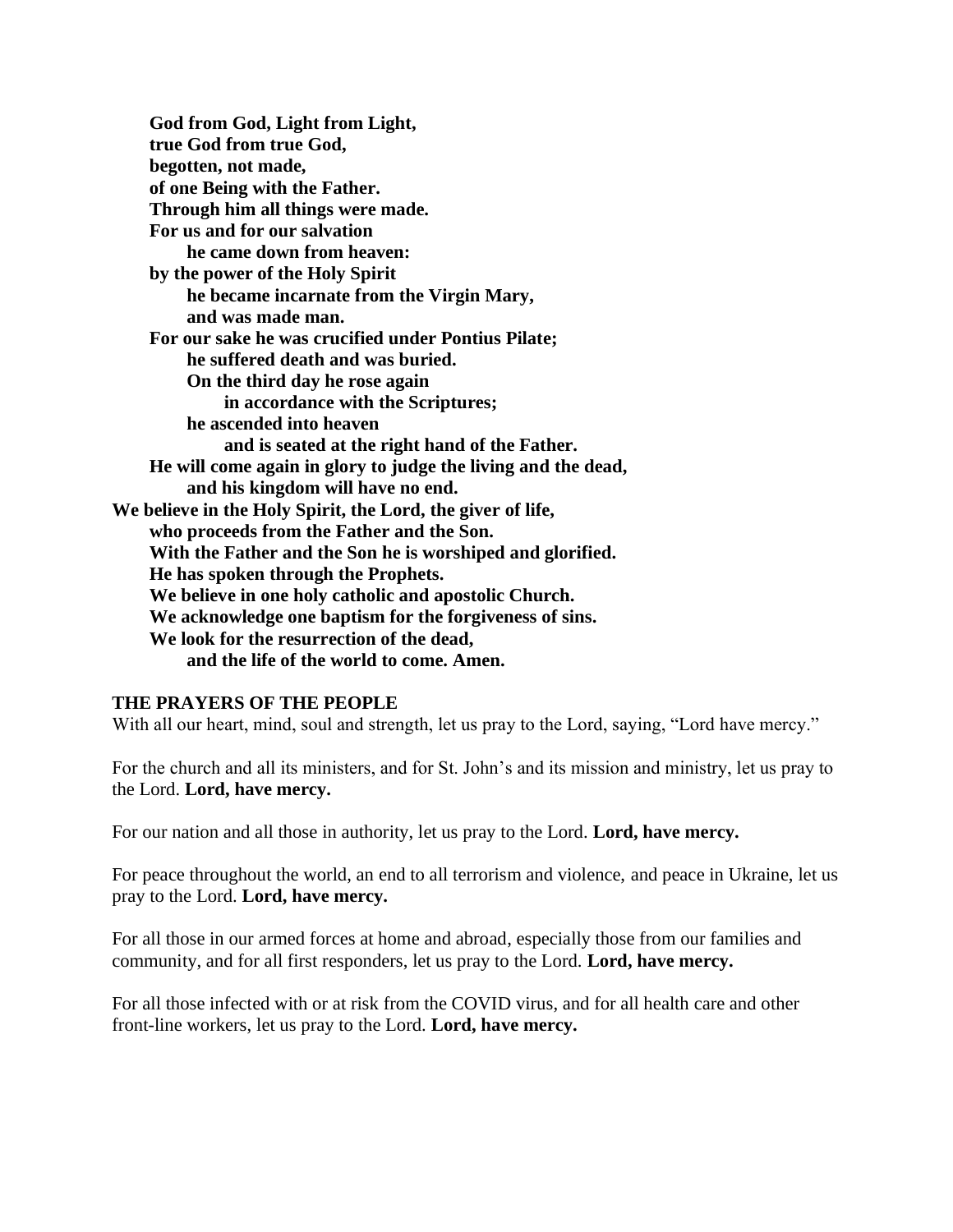For the poor and the oppressed, the unemployed and the destitute, for refugees, prisoners and captives, for victims of natural disasters, and for all who have asked for our prayers, let us pray to the Lord. **Lord, have mercy.**

For those who have died in the hope of the resurrection, and for all the departed, let us pray to the Lord. **Lord, have mercy.**

#### **CONFESSION OF SIN**

Let us confess our sins against God and our neighbor.

**Most merciful God, we confess that we have sinned against you in thought, word, and deed, by what we have done, and by what we have left undone. We have not loved you with our whole heart; we have not loved our neighbors as ourselves. We are truly sorry and we humbly repent. For the sake of your Son Jesus Christ, have mercy on us and forgive us; that we may delight in your will, and walk in your ways, to the glory of your Name. Amen.**

Almighty God have mercy on you, forgive you all your sins through our Lord Jesus Christ, strengthen you in all goodness, and by the power of the Holy Spirit keep you in eternal life. **Amen**.

# **THE PEACE**

| Celebrant | The peace of the Lord be always with you. |
|-----------|-------------------------------------------|
| People    | And also with you.                        |

# The Holy Communion

# **OFFERTORY SENTENCE**

**OFFERTORY HYMN** *All hail the power of Jesus' Name (Coronation)* **(H 450)**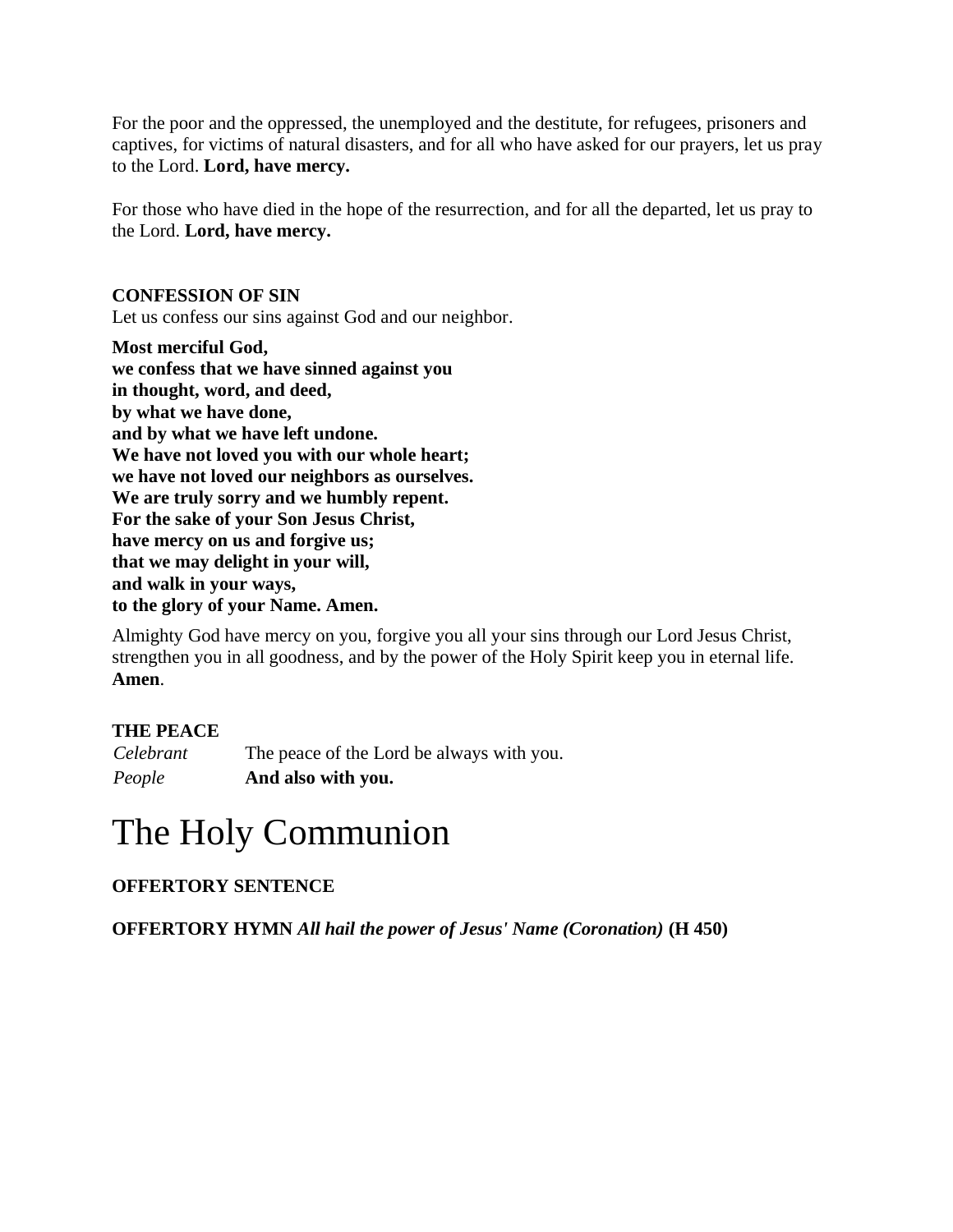**All hail the power of Jesus' Name! Let angels prostrate fall; bring forth the royal diadem, and crown him Lord of all!**

**Crown him, ye martyrs of our God, who from his altar call: praise him whose way of pain ye trod, and crown him Lord of all!**

**Hail him, the Heir of David's line, whom David Lord did call, the God incarnate, Man divine, and crown him Lord of all!**

**OFFERING DOXOLOGY**

**Praise God from whom all blessings flow. Praise him, all creatures here below. Praise him above, ye heavenly host. Praise Father, Son, and Holy Ghost. Amen.**

**Ye heirs of Israel's chosen race, ye ransomed of the fall, hail him who saves you by his grace, and crown him Lord of all!**

**Sinners, whose love can ne'er forget the wormwood and the gall, go, spread your trophies at his feet, and crown him Lord of all!**

**Let every kindred, every tribe, on this terrestrial ball, to him all majesty ascribe, and crown him Lord of all!**

| Celebrant | The Lord be with you.                      |
|-----------|--------------------------------------------|
| People    | And also with you.                         |
| Celebrant | Lift up your hearts.                       |
| People    | We lift them to the Lord.                  |
| Celebrant | Let us give thanks to the Lord our God.    |
| People    | It is right to give him thanks and praise. |

It is right, and a good and joyful thing, always and everywhere to give thanks to you, Father Almighty, Creator of heaven and earth.

Through your dearly beloved Son Jesus Christ our Lord. After his glorious resurrection he openly appeared to his disciples, and in their sight ascended into heaven, to prepare a place for us; that where he is, there we might also be, and reign with him in glory. Therefore we praise you, joining our voices with Angels and Archangels and with all the company of heaven, who for ever sing this hymn to proclaim the glory of your Name:

**Holy, holy, holy Lord, God of power and might, heaven and earth are full of your glory. Hosanna in the highest. Blessed is he who comes in the name of the Lord. Hosanna in the highest.**

Holy and gracious Father: In your infinite love you made us for yourself; and, when we had fallen into sin and become subject to evil and death, you, in your mercy, sent Jesus Christ, your only and eternal Son, to share our human nature, to live and die as one of us, to reconcile us to you, the God and Father of all.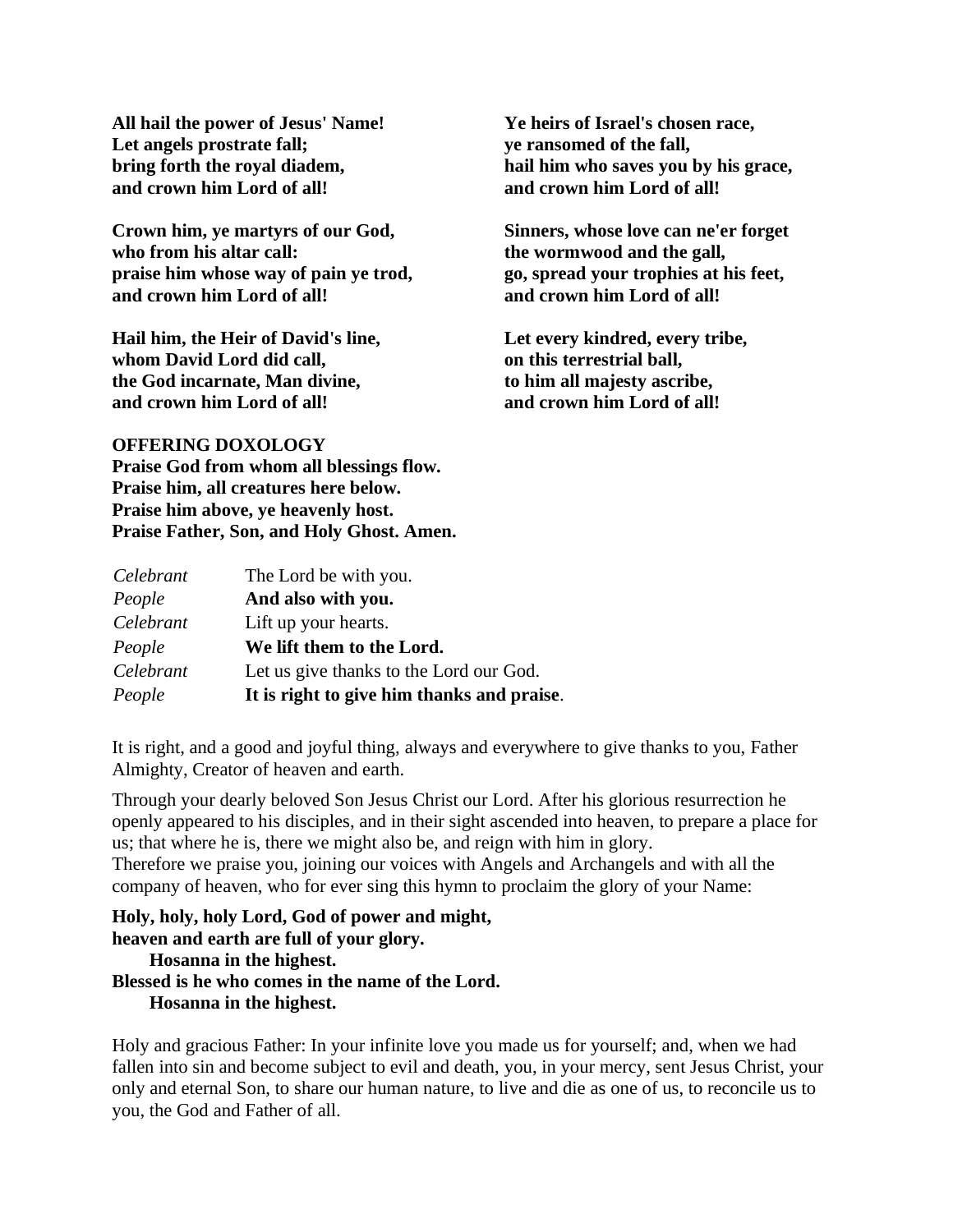He stretched out his arms upon the cross, and offered himself in obedience to your will, a perfect sacrifice for the whole world.

On the night he was handed over to suffering and death, our Lord Jesus Christ took bread; and when he had given thanks to you, he broke it, and gave it to his disciples, and said, "Take, eat: This is my Body, which is given for you. Do this for the remembrance of me."

After supper he took the cup of wine; and when he had given thanks, he gave it to them, and said, "Drink this, all of you: This is my Blood of the new Covenant, which is shed for you and for many for the forgiveness of sins. Whenever you drink it, do this for the remembrance of me."

Therefore we proclaim the mystery of faith:

**Christ has died. Christ is risen. Christ will come again.**

We celebrate the memorial of our redemption, O Father, in this sacrifice of praise and thanksgiving. Recalling his death, resurrection, and ascension, we offer you these gifts.

Sanctify them by your Holy Spirit to be for your people the Body and Blood of your Son, the holy food and drink of new and unending life in him. Sanctify us also that we may faithfully receive this holy Sacrament, and serve you in unity, constancy, and peace; and at the last day bring us with all your saints into the joy of your eternal kingdom.

All this we ask through your Son Jesus Christ. By him, and with him, and in him, in the unity of the Holy Spirit all honor and glory is yours, Almighty Father, now and for ever. *AMEN*.

#### **THE LORD'S PRAYER**

And now, as our Savior Christ has taught us, we are bold to say,

**Our Father, who art in heaven, hallowed be thy Name, thy kingdom come, thy will be done, on earth as it is in heaven. Give us this day our daily bread. And forgive us our trespasses, as we forgive those who trespass against us. And lead us not into temptation, but deliver us from evil. For thine is the kingdom, and the power, and the glory, forever and ever. Amen.**

# **The Breaking of the Bread**

Alleluia. Christ our Passover is sacrificed for us; **Therefore let us keep the feast. Alleluia.**

# **INVITATION TO COMMUNION**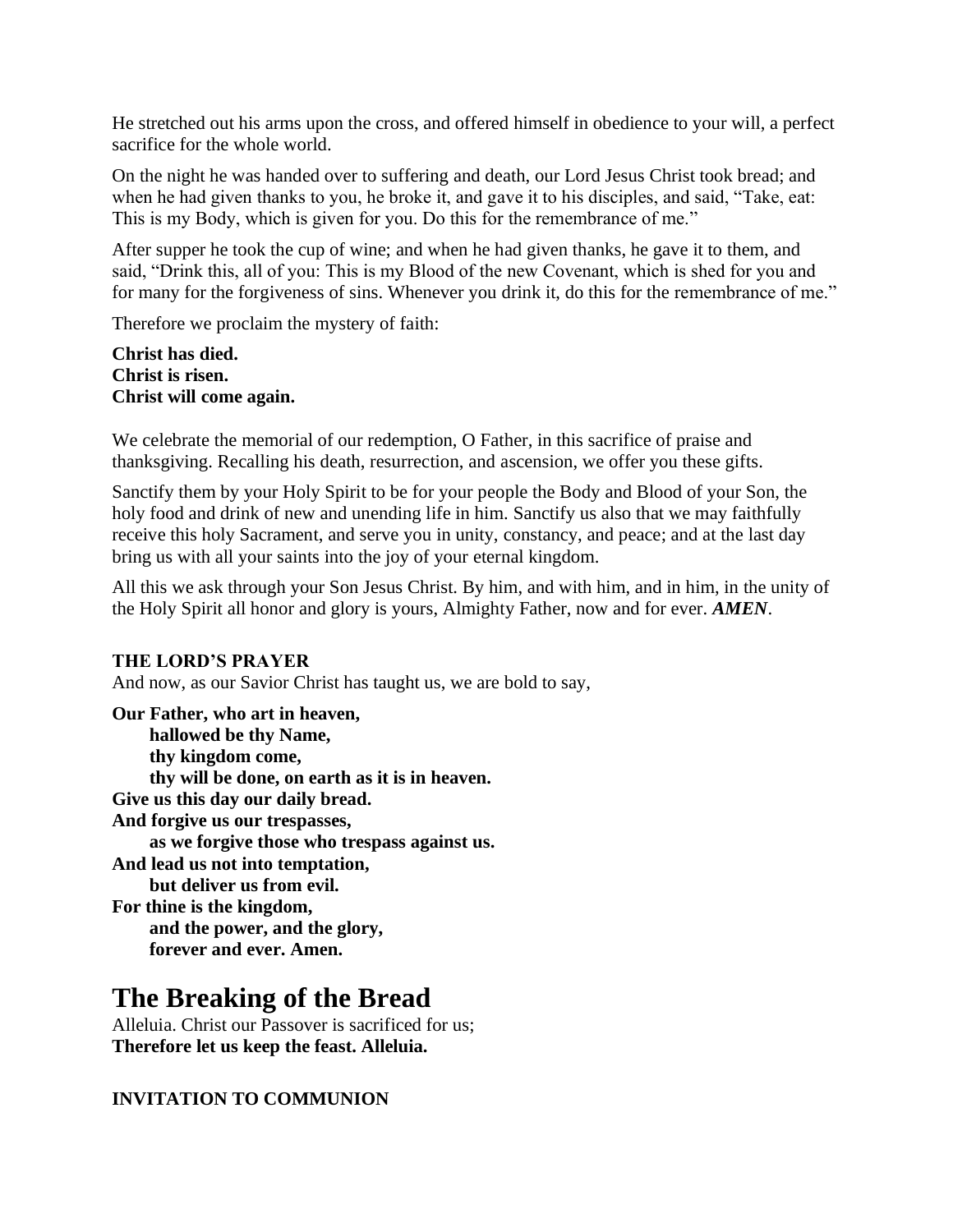#### **DISTRIBUTION OF COMMUNION**



#### **COMMUNION HYMN** *O love that casts out fear (Moseley)* **(H 700)**

#### **POST-COMMUNION PRAYER**

Let us pray.

**Eternal God, heavenly Father, you have graciously accepted us as living members of your Son our Savior Jesus Christ, and you have fed us with spiritual food in the Sacrament of his Body and Blood. Send us now into the world in peace, and grant us strength and courage to love and serve you with gladness and singleness of heart; through Christ our Lord. Amen.**

#### **BLESSING**

|        | Let us go forth in the name of Christ. Alleluia, alleluia. |
|--------|------------------------------------------------------------|
| People | Thanks be to God. Alleluia, alleluia.                      |